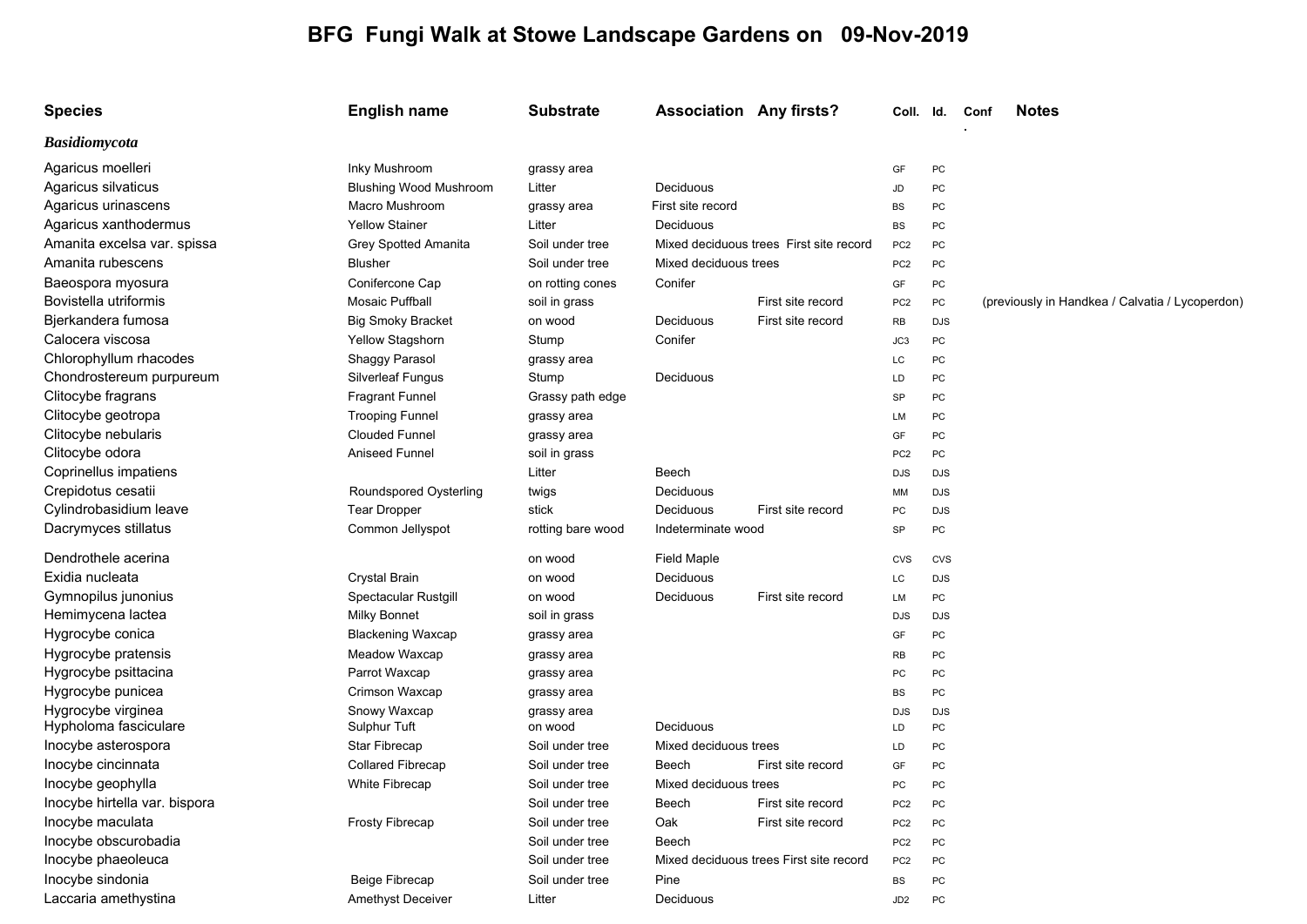| Laccaria laccata          | Deceiver                        | grassy area      |                                             |                                         | LD              | PC         |                                                                                                  |
|---------------------------|---------------------------------|------------------|---------------------------------------------|-----------------------------------------|-----------------|------------|--------------------------------------------------------------------------------------------------|
| Lactarius fluens          |                                 | Soil under tree  | Beech                                       |                                         | PC <sub>2</sub> | PC         |                                                                                                  |
| Lactarius quietus         | Oakbug Milkcap                  | Soil under tree  | Oak                                         |                                         | PC <sub>2</sub> | PC         |                                                                                                  |
| Lactarius semisanguifluus | <b>Bloody Milkcap</b>           | Soil under tree  | Pine                                        |                                         | <b>BS</b>       | PC         |                                                                                                  |
| Lepiota aspera            | <b>Freckled Dapperling</b>      | Grassy path edge |                                             |                                         | PC <sub>2</sub> | PC         |                                                                                                  |
| Lepiota cristata          | <b>Stinking Dapperling</b>      | Litter           | <b>Deciduous</b>                            |                                         |                 | PC         |                                                                                                  |
| Lepista flaccida          | <b>Tawny Funnel</b>             | Litter           | Deciduous                                   |                                         | PC <sub>2</sub> | PC         |                                                                                                  |
| Lepista nuda              | Wood Blewit                     | grassy area      |                                             |                                         | GF              | PC         |                                                                                                  |
| Lycoperdon perlatum       | <b>Common Puffball</b>          | Litter           | Deciduous                                   |                                         | LD              | PC         |                                                                                                  |
| Lycoperdon pyriforme      | Stump Puffball                  | on wood          | Deciduous                                   |                                         | BS              | PC         |                                                                                                  |
| Marasmius oreades         | Fairy Ring Champignon           | grassy area      |                                             |                                         | JS              | PC         |                                                                                                  |
| Marasmius setosus         |                                 | Litter           | Deciduous                                   |                                         | SP <sub>3</sub> | PC         |                                                                                                  |
| Melanoleuca brevipes      | <b>Stunted Cavalier</b>         | litter           | Deciduous                                   | First site record                       | MM              | <b>DJS</b> |                                                                                                  |
| Melanoleuca polioleuca    | Common Cavalier                 | Grassy path edge |                                             |                                         | <b>JC</b>       | PC         |                                                                                                  |
| Melanoleuca turrita       |                                 | Woodchips        | Indeterminate wood First database record JS |                                         |                 | <b>DJS</b> | sensu Fontenla (as M. robusta). Keyed<br>with Fungi non Delineati 25 (2003) &<br>Funga Noredica. |
| Mycena amicta             | <b>Coldfoot Bonnet</b>          | on fallen cone   | Larch                                       | First site record                       | CVS             | PC         |                                                                                                  |
| Mycena arcangeliana       | Angel's Bonnet                  | on wood          | Deciduous                                   |                                         | <b>DJS</b>      | <b>DJS</b> |                                                                                                  |
| Mycena filopes            | Iodine Bonnet                   | Litter           | Mixed deciduous trees                       |                                         | PC              | PC         |                                                                                                  |
| Mycena galericulata       | <b>Common Bonnet</b>            | Fallen branch    | Deciduous                                   |                                         | LD              | PC         |                                                                                                  |
| Mycena inclinata          | <b>Clustered Bonnet</b>         | on wood          | Oak                                         |                                         | LD              | PC         |                                                                                                  |
| Mycena leptocephala       | <b>Nitrous Bonnet</b>           | Litter           | Mixed deciduous trees                       |                                         | PC              | PC         |                                                                                                  |
| Mycena pseudocorticola    |                                 | on bark          | Deciduous                                   |                                         | SP              | PC         |                                                                                                  |
| Mycena rosea              | Rosy Bonnet                     | Litter           | Deciduous                                   |                                         | LD              | PC         |                                                                                                  |
| Mycena speirea            | <b>Bark Bonnet</b>              | on wood          | Deciduous                                   | First site record                       | <b>BW</b>       | PC         |                                                                                                  |
| Mycena tenerrima          | <b>Frosty Bonnet</b>            | on bare wood     | Indeterminate wood                          |                                         | SP              | <b>DJS</b> | (previously Mycena adscendens)                                                                   |
| Mycena vitilis            | <b>Snapping Bonnet</b>          | Litter           |                                             |                                         | BS              | PC         |                                                                                                  |
| Panaeolus acuminatus      | Dewdrop Mottlegill              | grassy area      |                                             |                                         | GF              | <b>DJS</b> |                                                                                                  |
| Phlebia radiata           | <b>Wrinkled Crust</b>           | on wood          | Deciduous                                   | First site record                       | <b>CVS</b>      | <b>CVS</b> |                                                                                                  |
| Pholiota gummosa          | Sticky Scalycap                 | Grassy path edge | Deciduous                                   |                                         | LM              | <b>DJS</b> |                                                                                                  |
| Psathyrella corrugis      | Red Edge Brittlestem            | soil / litter    |                                             |                                         | MM              | <b>DJS</b> |                                                                                                  |
| Psathyrella spadicea      | <b>Chestnut Brittlestem</b>     | Soil under tree  | Beech                                       |                                         | PC              | PC         |                                                                                                  |
| Ramaria stricta           | <b>Upright Coral</b>            | Litter           | Deciduous                                   |                                         | MM2             | PC         |                                                                                                  |
| Rhodocollybia butyracea   | <b>Butter Cap</b>               | grassy area      |                                             |                                         | BS              | PC         |                                                                                                  |
| Rickenella fibula         | Orange Mosscap                  | mossy ground     | First site record                           |                                         | CVS             | <b>CVS</b> |                                                                                                  |
| Russula atropurpurea      | Purple Brittlegill              | Soil under tree  | Oak                                         |                                         | PC <sub>2</sub> | PC         |                                                                                                  |
| Russula fragilis          | Fragile Brittlegill             | Soil under tree  | Oak                                         |                                         | PC <sub>2</sub> | PC         |                                                                                                  |
| Russula graveolens        |                                 | Soil under tree  | Oak                                         |                                         | <b>BS</b>       | PC         |                                                                                                  |
| Russula luteotacta        |                                 | Soil under tree  |                                             | Mixed deciduous trees First site record | <b>BS</b>       | PC         |                                                                                                  |
| Russula ochroleuca        | Ochre Brittlegill               | Soil under tree  | Mixed deciduous trees                       |                                         | PC <sub>2</sub> | PC         |                                                                                                  |
| Russula purpurata         |                                 | Soil under tree  | Oak                                         | First site record                       | PC <sub>2</sub> | PC         | distinct purple colours (no brown as in R.<br>graveolens) with a hint of pink on the sten        |
| Stereum hirsutum          | Hairy Curtain Crust             | on wood          | Deciduous                                   |                                         | RB              | DJS        |                                                                                                  |
| Stereum rugosum           | <b>Bleeding Broadleaf Crust</b> | on wood          | Rhododendron                                | First site record                       | DJS             | DJS        |                                                                                                  |

## with Fungi non Delineati 25 (2003) & Funga Noredica.